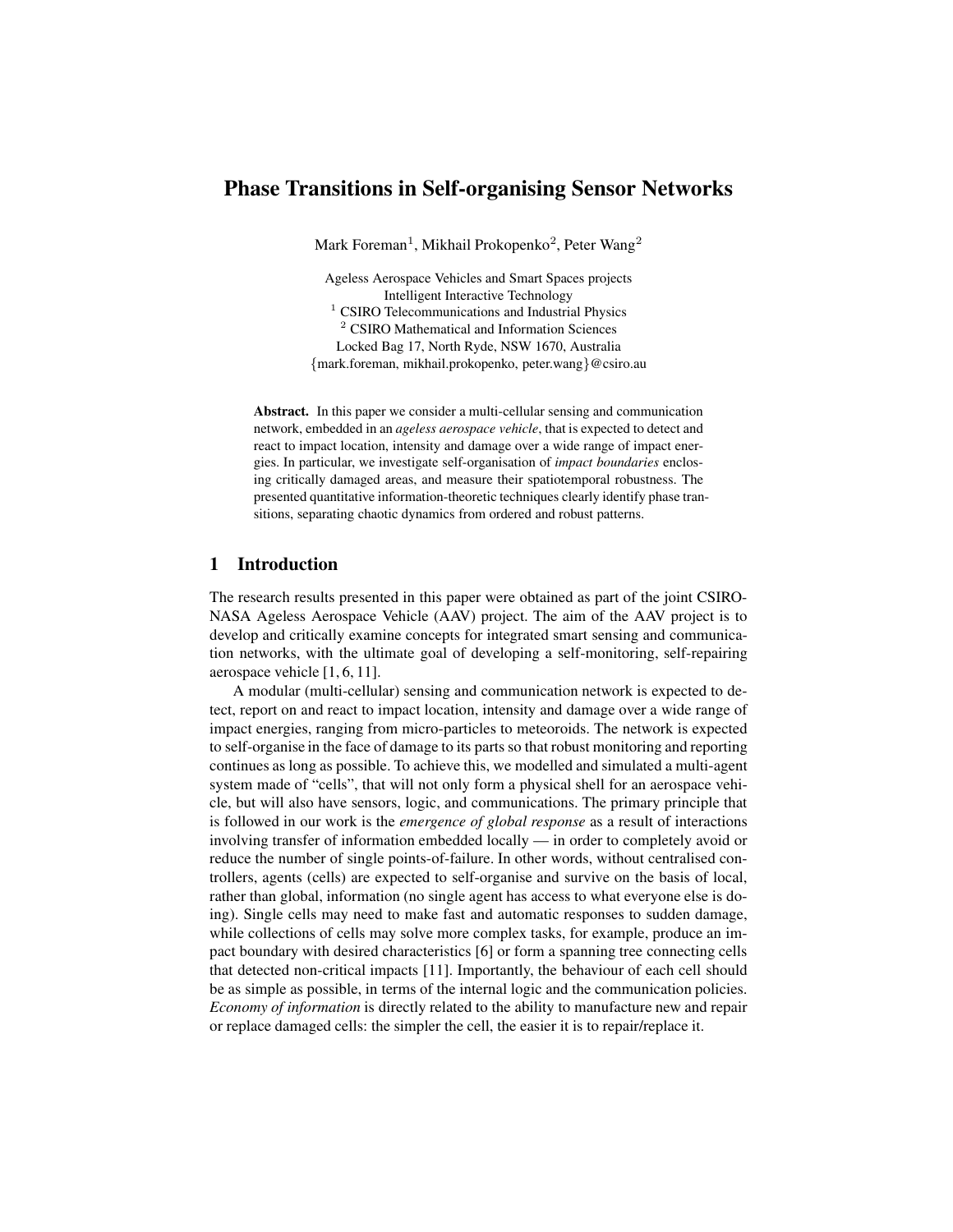Recent advances in sensor networks and micro-electro-mechanical devices led to the idea of localised algorithms, in which simple local node behaviours achieve a desired global objective [3, 7], while communicating only with nodes within some neighbourhood. However, despite some progress, there is a lack of a unifying methodology underlying design of localised algorithms. The main question is how to produce and retain desirable emergent behaviour while avoiding potentially adverse patterns of agents' interaction. Some promising results have been reported by Nagpal [8], in context of amorphous computing, where programmable self-assembly was demonstrated using biologically-inspired multi-agent control. Nagpal defined a small class of primitives (eg., gradients, neighbourhood query, polarity inversion, cell-to-cell contact, etc.), a set of global operations, and a translation implementing the global operations as localised algorithms using the set of primitives. However, the question of how to obtain and inter-connect global operations themselves is left unanswered. Moreover, the task of discovering the correct primitives and translating them into localised agent programs would have to be repeated for each domain.

The problem of global response engineering in multi-agent networks motivates our search for patterns and invariants in self-organisation of multi-agent systems monitoring and repairing impacts on the AAV. Our proposed methodology is based on an iterative process including the following steps: a) forward simulation leading to emergent behaviour (for a class of localised algorithms dealing with impacts of various strengths); b) quantitative measurement of bounded emergent behaviour (using information-theoretic metrics for phase transitions); c) evolutionary modelling of the desired global emergent behaviour, where the fitness functions correspond to the metrics obtained at step b). The work on impact boundaries [6] and impact networks [11] modelled the step a). This paper studies the step b).

### **2 Impact Boundaries**

Ideally, a modular multi-cellular AAV skin should trace impact boundaries and spread despite connectivity disruptions and cell failures — analogousto the clotting of a wound on a mammal and the regeneration of neurons by re-growing severed axons within a myelin sheath. One of the immediate tasks is the formation of impact boundaries enclosing critically damaged areas. It is highly desirable that such boundariesform continuously connected closed circuits, and are robust to fluctuations caused by proximity to the impact. In short, the aim is to achieve spatiotemporal stability in impact boundaries.

Let us briefly sketch here the AAV simulator and the algorithms producing selforganising continuous and closed impact boundariesthat are presented in more detail in [6]. In the AAV simulator events may occur in parallel, so the simulation is, essentially, a state machine that sweeps through the cells, updating their current state on a regular basis. Cells are represented as objects (polygons) on a two-dimensional plane, where they interact *only* with their immediate neighbours in von Neumann neighbourhood, through connected (geometrically overlapping) communication ports. Furthermore, the AAV simulator has the ability to simulate simple environmental effects, such as the incidence of small impacts.

An important characteristic of a critical impact is that, typically, energy of the impact dissipates throughout some neighbourhood, destroying cells close to the point of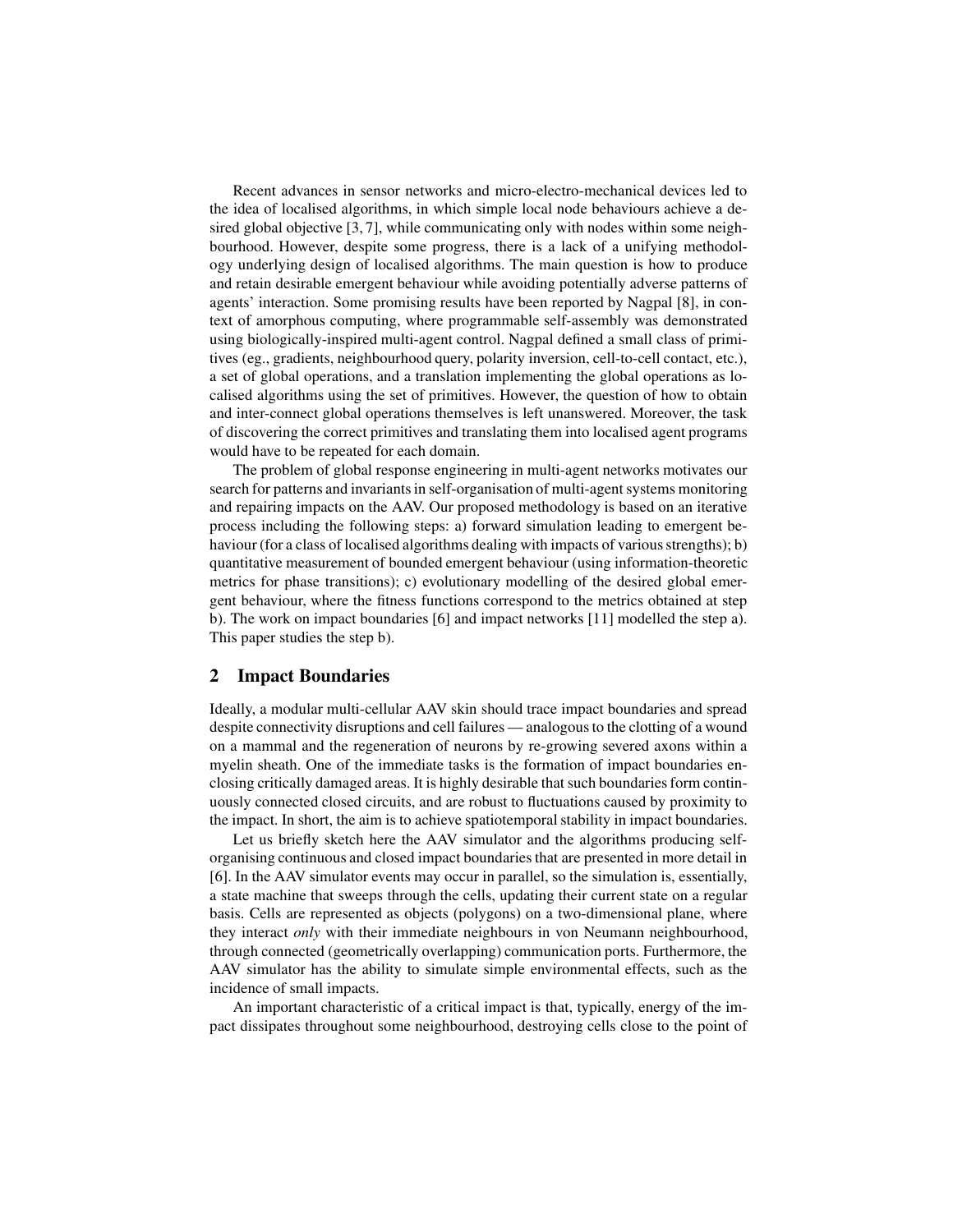the impact (epicenter) and damaging the communication links between the survived cells. The communication damage is simulated by assigning a probability of a bit error dependent on proximity of the affected communication port to the epicenter. The proximity dependency underlying the probability distribution can be modelled in many ways, and we investigated a range of functions — from linear to exponential decreases.

Our first target was formation of a boundary that is not necessarily continuously connected as a closed circuit, but is well placed in separating the cells that suffered unrecoverable communication damage (including those that were completely destroyed) from the cells that are able to communicate to their normal functional capacity. The initial algorithm enables self-organisation of both an internal "scaffolding" and the "frame" of the desired closed boundary, regardless of cells shape (triangular or square), and includes the following communication policies and behaviours:

(i) *every cycle each cell sends an "OK" message to all its neighbours;*

(ii) *upon receiving the "OK" message each cell replies with an "Acknowledgement" message;*

(iii) *if all neighbour cells failed to communicate the "OK" message, switch to the scaffolding state* Ss*;*

(iv) *if at least one neighbour cell failed to communicate the "OK" message and at least one neighbour cell did communicate the "OK" message, switch to the frame boundary state*  $S_f$ *.* 

(v) *if all neighbour cells failed to communicate the "OK" message or there is no "Acknowledgement" message from any neighbour cell, stop sending messages.*

In order to produce *continuously* linked closed boundary, we need the following:

(vi) *if the cell state is*  $S_f$ , *and there are at least two communicating neighbours*  $\beta_1$ *and*  $\beta_2$ *, switch to the closed state*  $S_c$ *.* 

(vii) *if the cell state is*  $S_c$ , *1) determine a (the) cell*  $\alpha$  *that failed to communicate; 2) determine two communicating neighbour cells*  $\beta_1$  *and*  $\beta_2$  *nearest to the cell*  $\alpha$  *on opposite sides (clockwise and counter-clockwise relative to* α*); 3) establish a boundary link between ports to*  $\beta_1$  *and*  $\beta_2$ ; 4) *map the directions to*  $\alpha$ ,  $\beta_1$  *and*  $\beta_2$  *to a desired direction* γ*; and 5) send a "Connect(*τ, γ*)" message to these neighbours with a "time to live*" *parameter*  $\tau$ ;

(viii) *upon receiving* "*Connect*( $\tau$ ,  $\gamma$ )" *message from the cell*  $\alpha$ *, if the cell state is not*  $S_c$ , *1*) *switch to the state*  $S_c$ ; *2*) *determine the communicating neighbour cell*  $\beta$  *nearest to the cell*  $\alpha$  *in the direction*  $\gamma$ *;* 3) *establish a boundary link between ports to*  $\alpha$  *and*  $\beta$ ; 4) if  $\tau > 0$ , map the directions to  $\alpha$  and  $\beta$  to a desired direction  $\gamma'$  and 5) send a "Connect( $\tau - 1$ ,  $\gamma'$ )" message to the neighbour  $\beta$ .

The "time to live" parameter  $\tau$  determines the maximum amount of time the message may live in the network, effectively setting a limit on the number of cells the message may pass through before being discarded. In general, the described policy achieves the desired robustness and continuity of self-organising impact boundaries for a variety of cell shapes, impact energy dissipation profiles and communication damage probability models (Figure 1). However, on some occasions the boundary is erratic and unstable — some cells frequently change their states from "frame" to "scaffolding" to normal, etc. The reason for this spatial and temporal instability is that, a simple detection of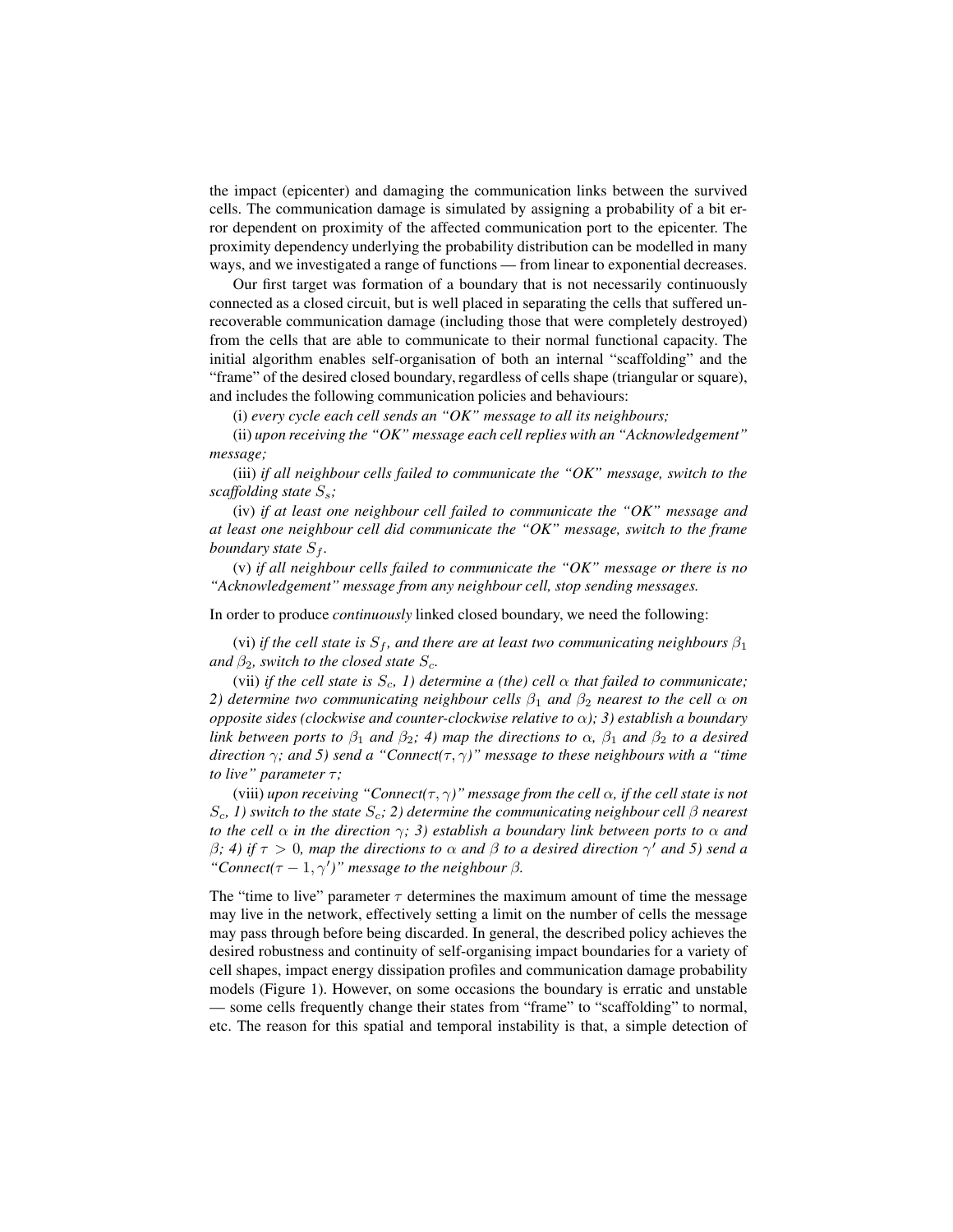

**Fig. 1.** A stable impact boundary: square cells ( $\rho = 10$ ). White cells are destroyed, dark-grey cells form "scaffolding", black cells form "frame". Boundary links are shown as white double-lines.

a missed acknowledgement may sometimes be insufficient — especially when the involved cells are on a periphery of the damaged area. In other words, in order to detect a persistent failure in communications with an adjacent cell, the cell needs to filter away spurious occasional miscommunications. The length  $\rho$  of such a filter (i.e., the cell-tocell communication history, allowed to be kept by each cell), is an important parameter, directly affecting spatial and temporal stability of self-organising impact boundaries. Our experiments verified that larger values of  $\rho$  lead to stable boundaries, while  $\rho = 0$ (no hysteresis at all) could not produce any boundaries (Figure 2).



**Fig. 2.** An unstable impact boundary: square cells with  $\rho = 0$ .

## **3 Spatiotemporal Stability and Phase Transitions**

The analysis of spatiotemporal stability of self-organising impact boundaries with respect to the parameter  $\rho$  is the primary subject of our investigation. In particular, we characterise dynamics of multi-cellular impact boundariesin terms of generic informationtheoretic properties, such as the Shannon entropy, and pinpoint certain phase transitions.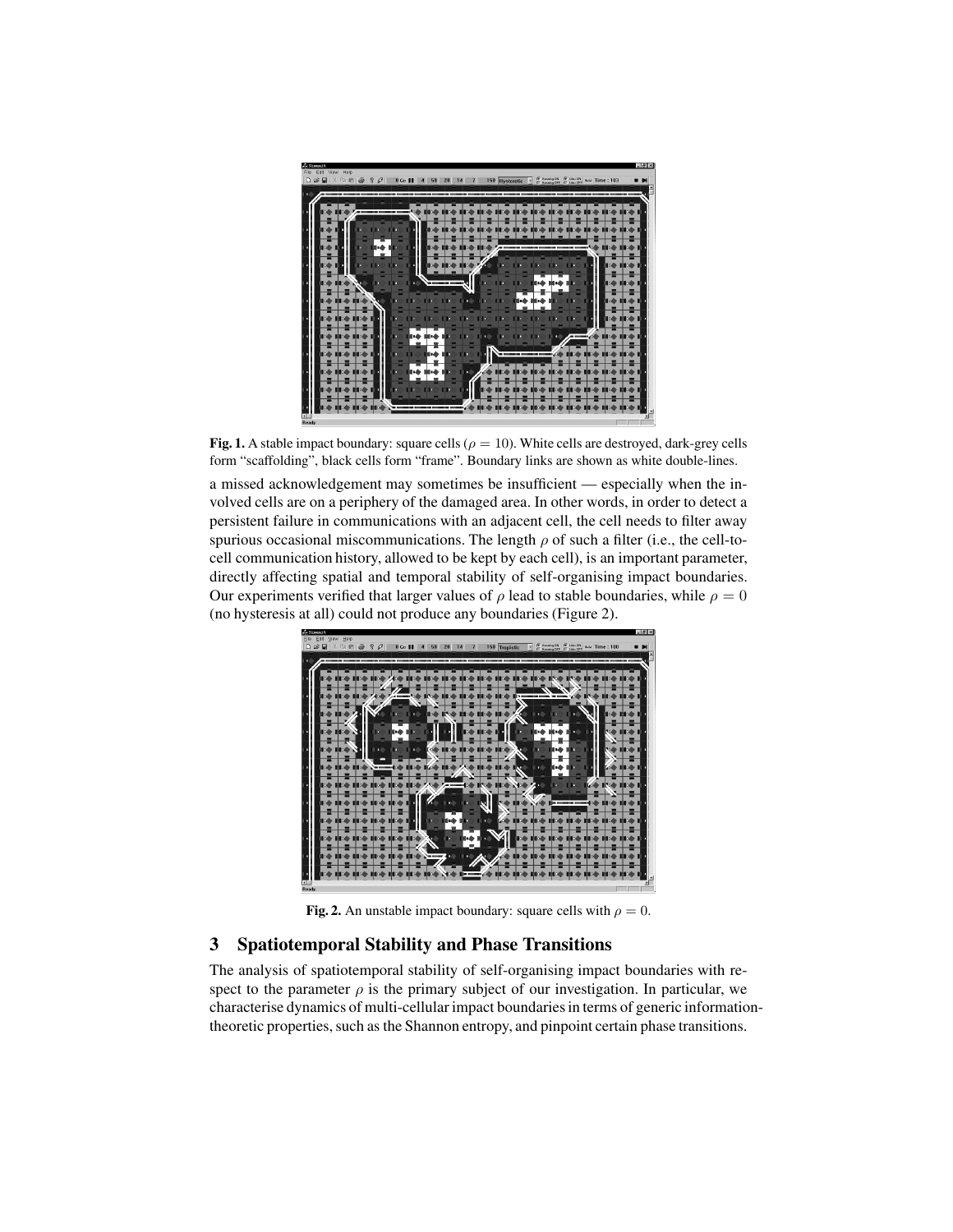Information-theoretic methods are applied in many areas exhibiting multi-agent interactions. For instance, Cellular Automata (CA) are a well-studied class of discrete dynamical systems with emergent behaviour resulting from local and short range interactions, and where information-theoretic measures of complexity (such as Shannon entropy of certain frequency distributions) were effectively used to categorise and classify distinct emergent configurations and phase transitions between them [13, 5]. Langton has shown in his seminal work [5] that an increase in the mutual information (defined as a function of individual cell entropies for a particular value of the  $\lambda$  parameter) is an indication of a phase transition from "order" to "chaos". Wuensche [13] has used a similar quantitative metric — variance of input-entropy over time — in classifying rule-space of 1-dimensional CAs into ordered, complex and chaotic cases, related to Wolframs's qualitative classes of CA behaviour [12]. It has also been pointed out by Suzudo [10] that the entropy trajectory (plotting spatial entropy against temporal entropy) is a useful descriptor for a variety of self-organised patterns. For example, certain (non-complex) types of CA have simple entropy trajectory and do not renew their self-organised spatiotemporal pattern. Complex CA have an irregular entropy trajectory in the temporal-spatial entropy plane (similar to Figure 7), and renew the pattern.

The information-theoretic analysis of phase transitions is typically based on the notion of *mutual information*. For instance, Langton [5] investigated the mutual information of CA, defined as a simple function of the individual cell entropies,  $H(A)$  and  $H(B)$ , and the entropy of the two cells considered as a joint process,  $H(A, B)$ :

$$
I(A; B) = H(A) + H(B) - H(A, B)
$$

and related it to phase transitions. In particular, trajectories of entropy  $H(A)$  and mutual information  $I(A; B)$  between a cell and itself at the next time-step were obtained while varying the parameter  $\lambda$  — the ratio of cells with a given property ("live" cells, for example). Interestingly, the individual cell entropy  $H(A)$  was increasing with  $\lambda$ , and showed a discrete jump between low and high entropy values. This evidence pointed to a first-order phase transition, similar to that observed between the solid and fluid phases of matter, however the fact that the gap is not completely empty suggested the possibility of second-order transition [5]. Another intriguing feature was that the average mutual information has a distinct peak at the transition point:

the average mutual information is essentially zero before the transition point, it jumps to a moderate value at the transition, and then decays slowly with increasing  $\lambda$ . The jump in the mutual information clearly indicates the onset of the chaotic regime, and the decaying tail indicates the approach to effectively random dynamics.

It is important to realise that there are two opposing forces shaping the trajectory of mutual information — individual diversity and interdependence. In the case studied by Langton, increasing  $\lambda$  led to an increase in diversity and growth of individual entropy. At the same time, correlation and interdependence (reflected in the entropy of the joint process) were decreasing: at the start the cells were overly dependent, and at the end they were practically independent of each other. The "battle" between these two forces is the most intense at the transition point, or in other words, at the *edge of chaos*, where the system dynamics exhibits the most complexity.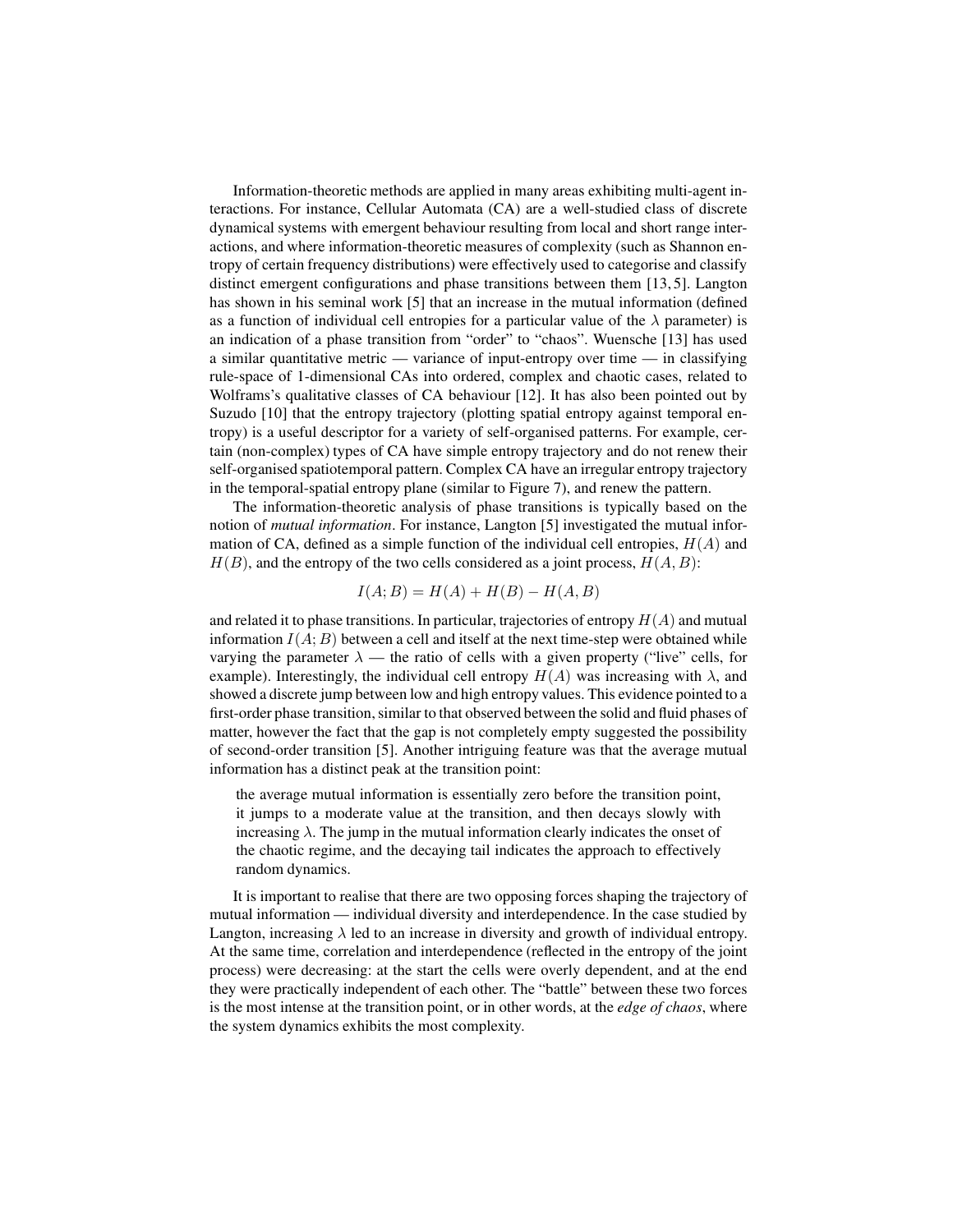A metric based on mutual information is suitable precisely because it incorporates these two tendencies into a single expression. Another way to achieve this combination is to use *a variance of input-entropy*. Wuensche [13] characterised rule-spaces of 1-dimensional cellular automata with the Shannon entropy of rules' frequency distribution. More precisely, given a rule-table (the rules that define a CA), the input-entropy at time step  $t$  is defined as  $\mathfrak{m}$  $\mathcal{L}$ 

$$
S^t = -\sum_{i=1}^m \frac{Q_i^t}{n} \log \frac{Q_i^t}{n},
$$

where m is the number of rules, n is the number of cells (system size), and  $Q_i^t$  is the look-up frequency of rule  $i$  at time  $t$  — the number of times this rule was used at  $t$  across the CA. The input-entropy settles to fairly *low* values for ordered dynamics, but fluctuates irregularly within a narrow *high* band for chaotic dynamics. For the complex CA, the input-entropy generally follows an attractor cycle, where order and chaos may predominate at different times causing the entropy to vary. A measure of the variability of the input-entropy curve is its variance or standard deviation, calculated over time. This variance, in a sense, captures mutual information contained in CA dynamics, combining both individual rules' diversity and their interdependence (correlation). Wuensche has convincingly demonstrated that only complex dynamics exhibits high variance of inputentropy, leading to automatic classification of the rule-space. Importantly, the peak of input-entropy variance points to a phase transition again.

We believe that a metric modelled after the input-entropy  $S<sup>t</sup>$  may capture only the temporal stability of impact boundaries, but not the spatial stability of continuous and closed circuits. Put simply, the input-entropy  $S<sup>t</sup>$  may be very low and may vary only slightly for temporally stable patterns that keep their disconnected shape. So it would have to be complemented with another metric designed for spatially connected patterns. The random graphs theory that dates back to seminal works of Erdos and Renyi [2] suggests to use the size of largest connected sub-graph (LCS) and its variance or standard deviation obtained across an ensemble of graphs, as an indicator of phase transitions in the graph connectivity. It is well-known that critical changes occur in connectivity of a directed graph as the number of edges increases — the size of the LCS rapidly increases as well and fills most of the graph, while the variance in the size of the LCS reaches a maximum at some critical point before decreasing [4]. A metric based on the variance in the size of the LCS may capture connectivity in impact boundaries. Again, by itself, it would be insufficient: a continuous boundary may change its shape over time, without breaking into fragments, and keeping the size of LCS almost constant. Together, temporal and spatial metrics may capture both important aspects — steadiness and continuity of impact boundaries.

### **4 Experimental Results**

In order to analyse temporal stability, we consider state changes in each cell at every time step. There are 6 symmetric boundary links possible in each square cell, connecting ports "left-right", "top-bottom", "left-top", etc. (Figure 1). Thus, there are 2<sup>6</sup> possible boundary states (including "no-boundary"), and  $m = 2^{12}$  transitions. These transitions describe space-time dynamics inside an 1-cell neighbourhood (in CA terms), and exemplify a more general case of p-cell neighbourhoods (von Neumann neighbourhood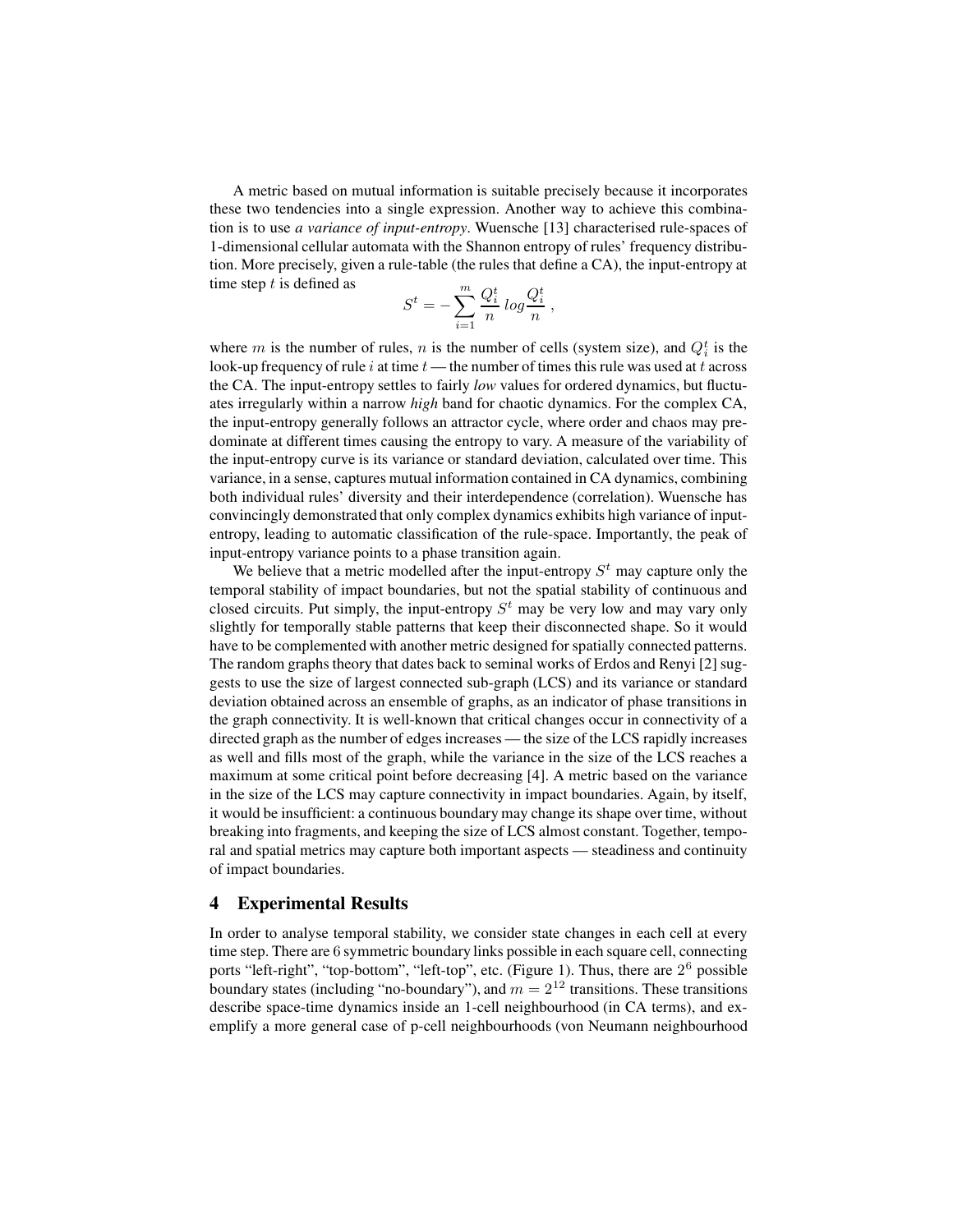

**Fig. 3.** Temporal entropy  $H_{temp}(\rho)$  for  $\rho = 0$  (top),  $\rho = 4$  (middle), and  $\rho = 10$  (bottom).

with  $p = 5$ ; Moore neighbourhood with  $p = 9$ , etc.). For each value of the parameter  $\rho$  (varying from 0 to 20), we calculate the entropy  $H_{temp}(\rho)$  of a particular frequency distribution  $S_i^t(\rho)$ , where t is a time step, and i is a cell transition index:  $1 \leq i \leq m$ . Analogously to the analysis conducted by Wuensche [13], we define input-entropy as

$$
H_{temp}(\rho) = -\sum_{i=1}^{m} \frac{S_i^t(\rho)}{n} \log \frac{S_i^t(\rho)}{n}
$$

,

where *n* is the system size (the total number of cells), and  $S_i^t(\rho)$  is the look-up frequency of the transition  $i$  at time  $t$ . Each experiment simulates an impact at a predefined cell, and lasts 500 cycles; the first  $2\rho$  cycles are excluded form the distribution  $S_i^t(\rho)$  in order not to penalise longer history (filter) lengths. Figure 3 plots temporal entropy  $H_{temp}(\rho)$ for different history lengths  $\rho$ . The  $\rho = 10$  plot is almost a straight line — there is practically no variation in the entropy values, as the boundary is stable. We conducted three experiments for every value of  $\rho$ , calculating standard deviation  $\sigma_{temp}(\rho)$ . The plot of  $\sigma_{temp}(\rho)$  is shown on Figure 4, clearly identifying a phase transition for some critical value of  $\rho$  between  $\rho = 4$  and  $\rho = 5$ .

The analysis of spatial stability of impact boundaries is based on the concept of a connected boundary-fragment (CBF). A CBF is simply a set  $F$  of cells in the closed state  $S_c$  such that every cell in F is connected with at least one other cell in F, and there exist no cell outside  $F$  which is connected to at least one cell in  $F$  (an analogue of a maximally connected subgraph or a graph component). We carried out 63 more experiments (3 for each value of  $\rho$  between 0 and 20), calculating the average size  $H_{so}(\rho)$  of CBF's in self-organising impact boundaries at each time-point, and its variance  $\sigma_{sp}(\rho)$ over time. Figure 5 plots  $H_{sp}(\rho)$  for  $\rho = 0$  (bottom),  $\rho = 4$  (strongly fluctuating), and  $\rho = 10$  (almost straight line). It is clear that the impact boundary in this case has a size 24, and the hysteretic behaviour of length  $\rho = 10$  leads to stable self-organisation. On the other hand, the cells without any hysteresis ( $\rho = 0$ ) are not capable of self-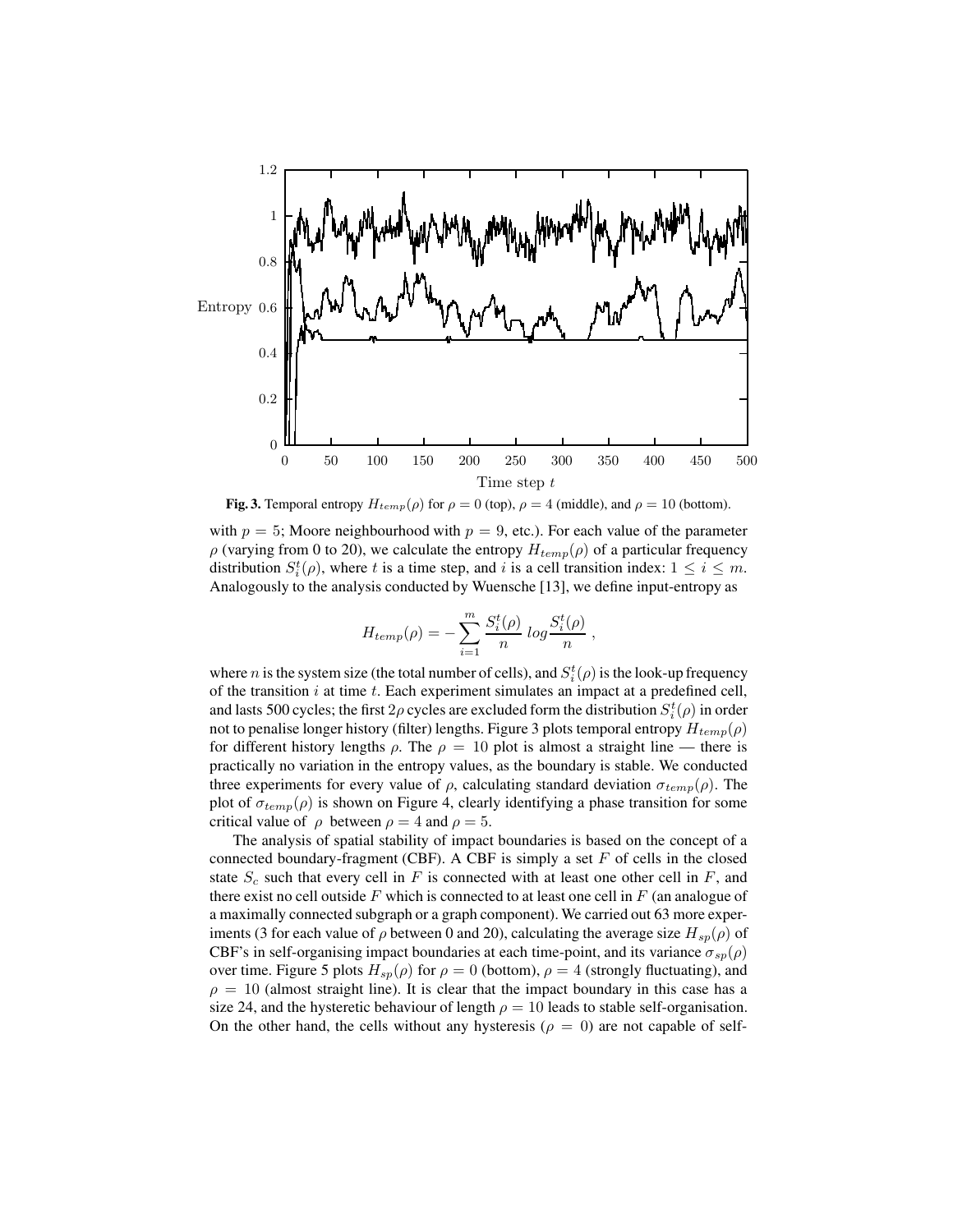



organisation at all — an average CBF contains about 5 cells. The intermediate case  $(\rho = 4)$  is most unstable, however! Sometimes it creates boundaries twice as long as needed, and sometimes it collapses into a lot of small fragments. In other words, the hysteretic behaviour leads to "order", while tropistic behaviour, using a direct mapping from communication inputs to actions ( $\rho = 0$ ), produces "chaotic" dynamics. Somewhere in the middle, we observe "complex" dynamics, and Figure 6 makes the phase transition apparent — again, between  $\rho = 4$  and  $\rho = 5$ . The entropy trajectory in the temporal-vs-spatial plane is shown in Figure 7, plotting  $\sigma_{sp}(\rho)$  against  $\sigma_{temp}(\rho)$ . The bottom-left "order" corner (the points after the phase transition) is clearly contrasted with the top-right "chaos" (the points before the phase transition). The small cluster in the bottom-centre region corresponds to tropistic behaviour ( $\rho = 0$ ). Absence of any points in the middle indicates a first-order phase transition.

### **5 Conclusions**

In this paper, we considered formation of impact boundaries that enclose critically damaged areas on a multi-cellular skin of ageless aerial vehicles. A number of quantitative techniques measuring spatiotemporal robustness of self-organising boundaries was presented. In particular, we focussed on identifying the "edge of chaos", leading to discovery of evident phase transitions in sensor networks. In future, we intend to use the presented metrics as fitness functions — in *evolving the desired global behaviour*.

**Acknowledgements** A part of this work was carried out under CSIRO contract to NASA. It is a pleasure to record our appreciation to Dr. Ed Generazio (NASA Langley Research Center) for his encouragement and support. The authors are grateful to other members of the AAV project, especially Philip Valencia, Don Price and Geoff Poulton. Mark Foreman's summer vacation scholarship was provided by CSIRO Telecommunication and Industrial Physics, and we would like to thank Geoff James in particular. The authors also acknowledge the helpful comments of the reviewers.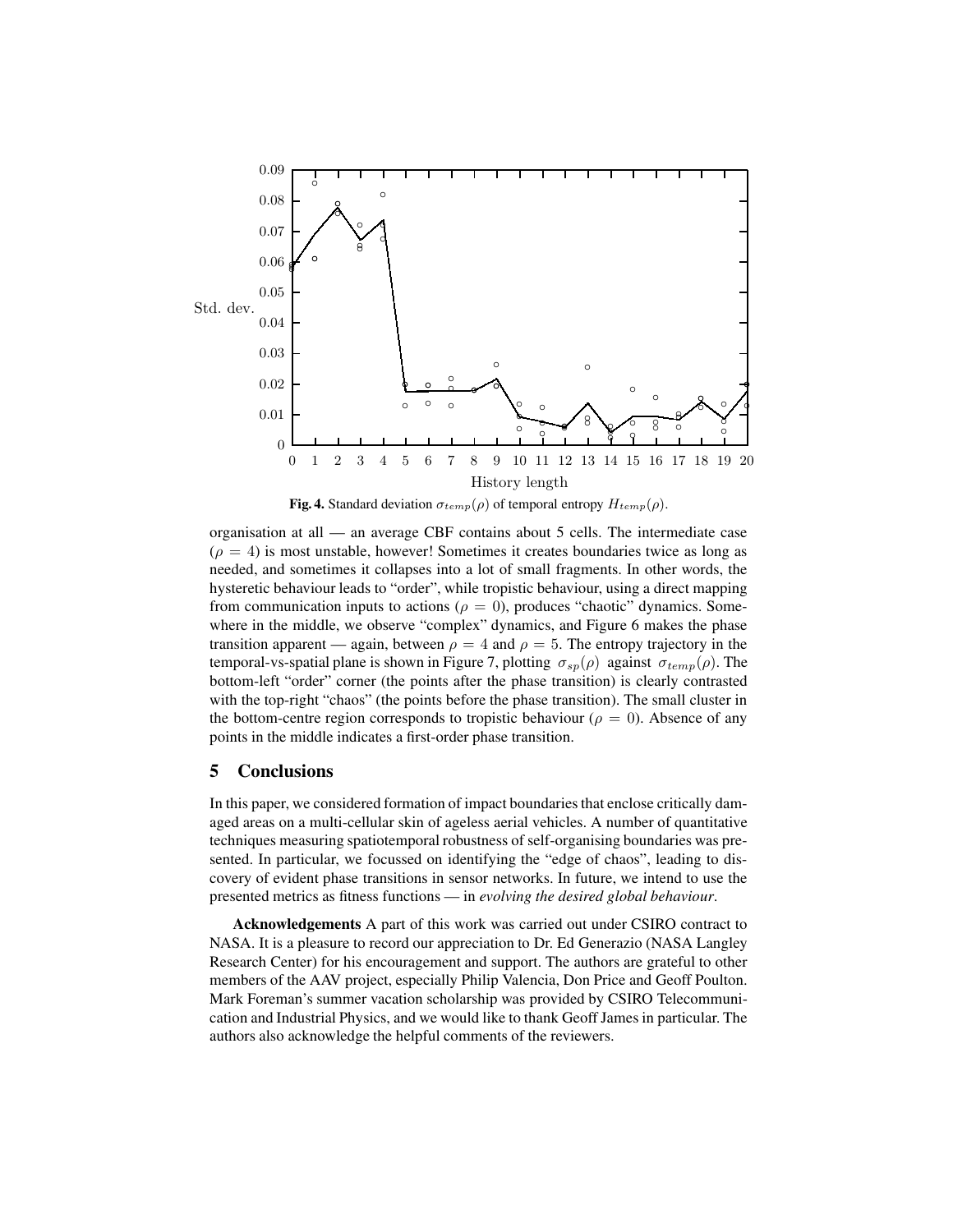

**Fig. 5.** Average size  $H_{sp}(\rho)$  of CBF's, for  $\rho = 0$  (bottom),  $\rho = 4$  (strongly fluctuating), and  $\rho = 10$  (almost straight line).



**Fig. 6.** Standard deviation  $\sigma_{sp}(\rho)$  of average size  $H_{sp}(\rho)$ .